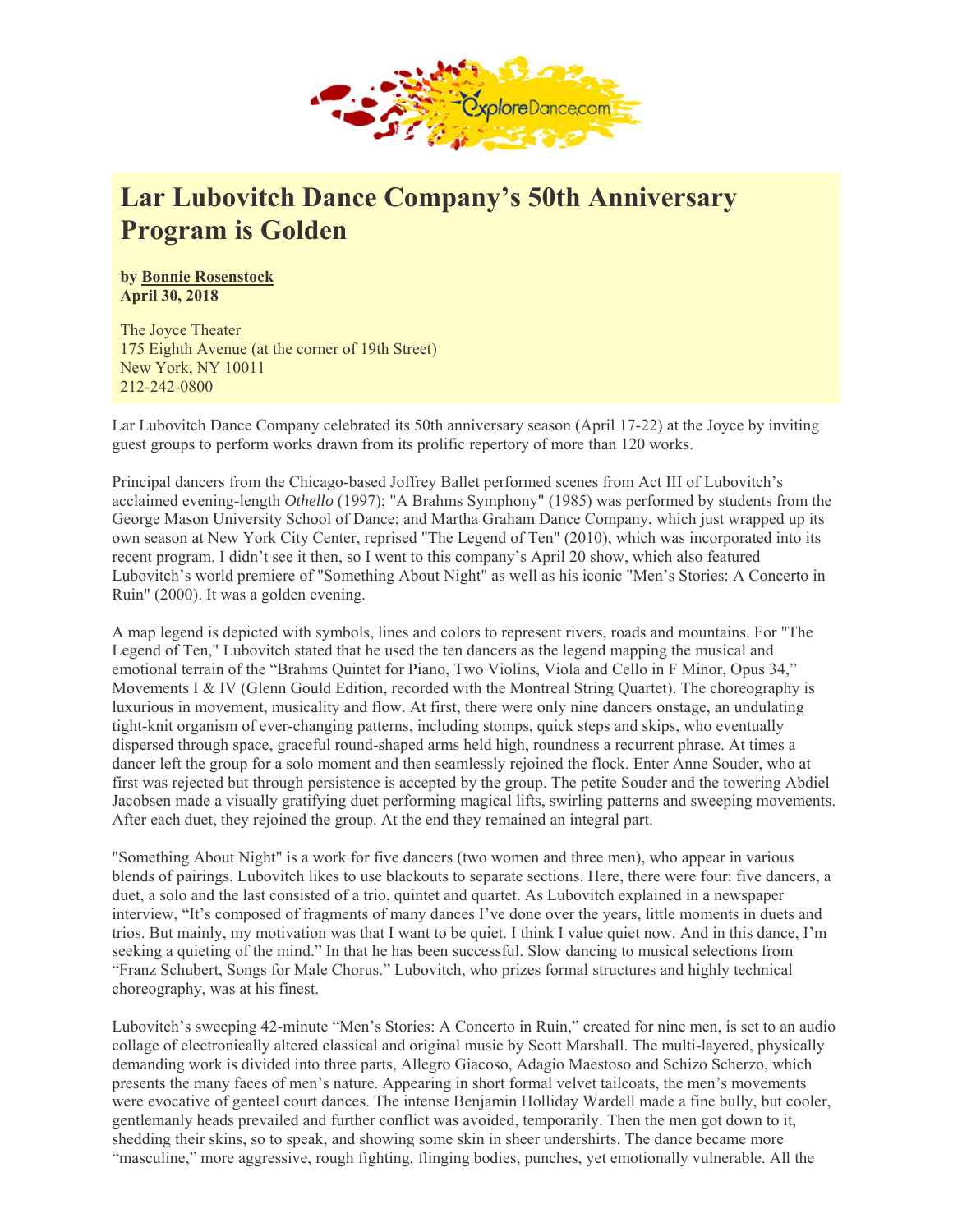dancers moved as one finely tuned supercharged unit. Many had solo star turns that showcased their exceptional talent. The charismatic Barton Cowperthwaite, tall, model handsome (he was a model), powerfully imposing and sensitive in his solos was majestic. Jonathan Emanuell Alsberry is slight in stature, but a dynamo of strength and drive. The only false step was that creepy marionette at the end, dressed in the previous formal wear, which the men donned again.



Martha Graham Dance Company in Lar Lubovitch's "The Legend of Ten". Photo © & courtesy of Justin Chao



Lar Lubovitch Dance Company in "Men's Stories". Photo © & courtesy of Justin Chao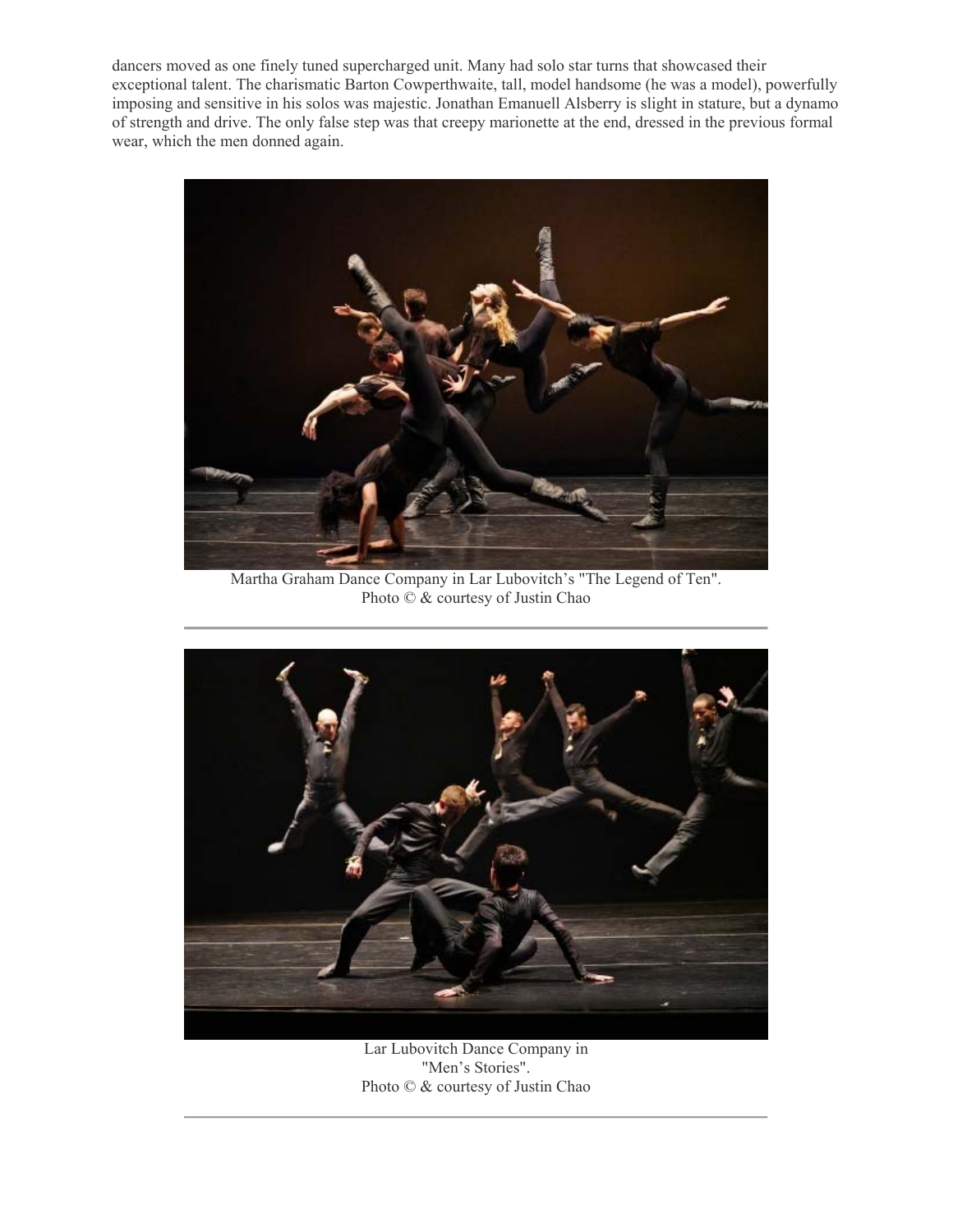

Lar Lubovitch Dance Company in "Men's Stories". Photo © & courtesy of Justin Chao



Lar Lubovitch Dance Company in "Something About Night". Photo © & courtesy of Justin Chao